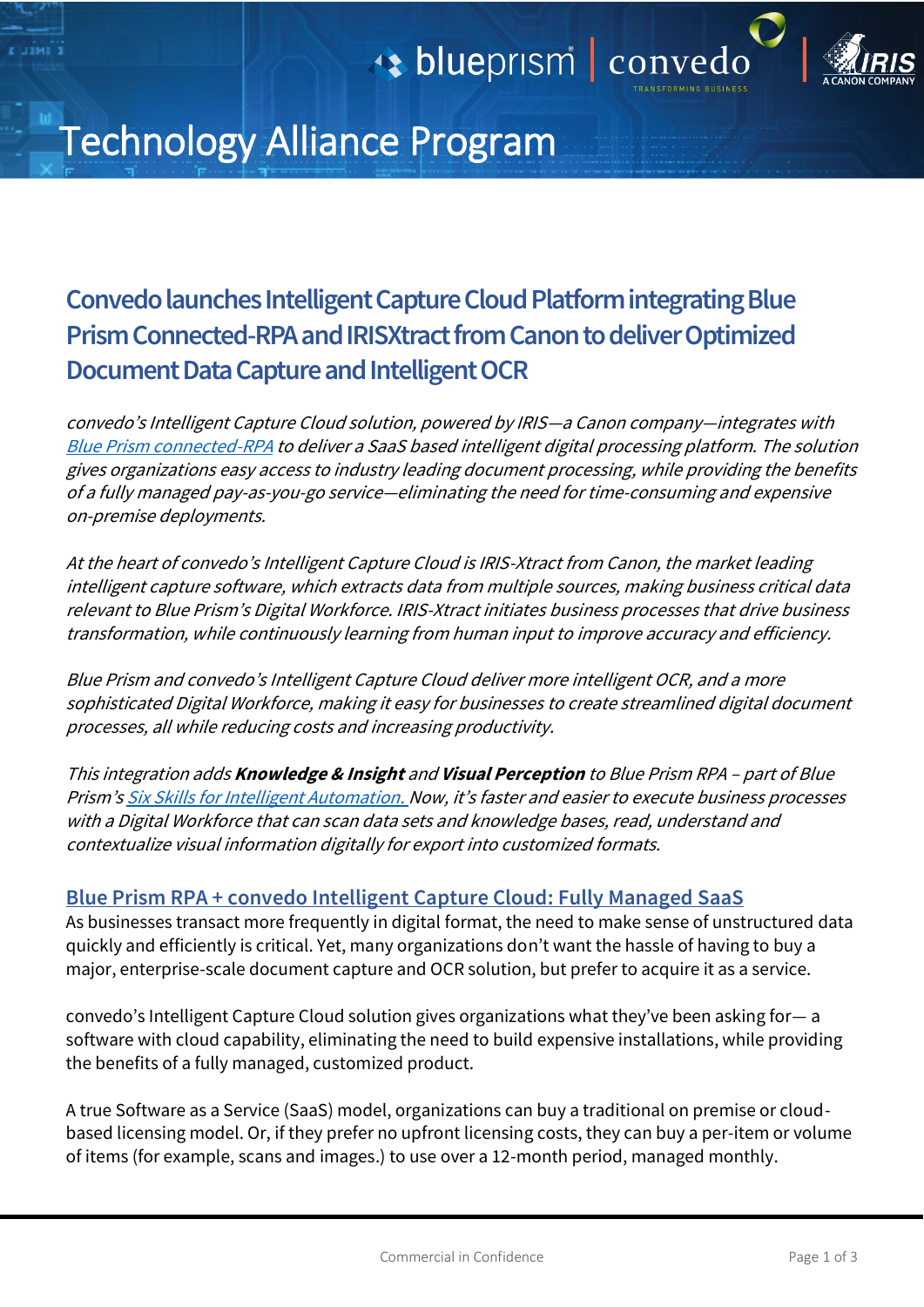## + blueprism convedo





## Technology Alliance Program

### **Extending OCR Capabilities for a More Intelligent Capture Solution**

More than an OCR solution, the Intelligent Capture Cloud is a full intelligent capture solution that handles physical mail, screen scraping, and even handwritten documents. Unstructured data is handled effortlessly through a direct connector as information is read, extracted and structured into digital format before being pushed through to the Blue Prism Digital Workforce to execute a process.

Where other providers offer just a standard SDK, this solution goes well beyond OCR technology to offer far more intelligent capabilities.

As the pioneer of Robotic Process Automation, Blue Prism delivers a robust, secure, agile, and highly scalable Digital Workforce that follows rules-based business processes with built-in compliance capabilities and governance – just like a human workforce. This platform integrates with legacy and new IT systems – including business process management, OCR, AI, machine learning, and front- and back-office productivity tools – to help organizations automate tasks, increase efficiencies, boost productivity, and build competitive advantage.

### **How it Works**

convedo Intelligent Capture Cloud uses AI technologies that are focused on the processing of forms and unstructured documents – AI and machine learning for organization and data extraction. The technology is self-learning too, meaning built-in AI capabilities improve the more they are used.

Once captured, structured data is passed to Blue Prism's Digital Workforce, who checks it for errors and exceptions, before opening the relevant application and performing specific enterprise-driven actions.

### **Enterprise Benefits**

Organizations looking to streamline digital document processes with convedo and Blue Prism can expect to achieve the following benefits:

**Save Money.** Reduce operational costs by increasing reliability & quality. The addition of AI functionality improves data extraction while eliminating the heavy expense of installing, maintaining and upgrading on-premise IT infrastructure by moving to a SaaS subscription model.

**Scale Faster & Easier.** Address changing needs as you grow. For example, when it's time to increase bandwidth for managing unstructured data, rather than investing in additional in-house server capacity and software licenses, simply adjust your monthly SaaS subscription.